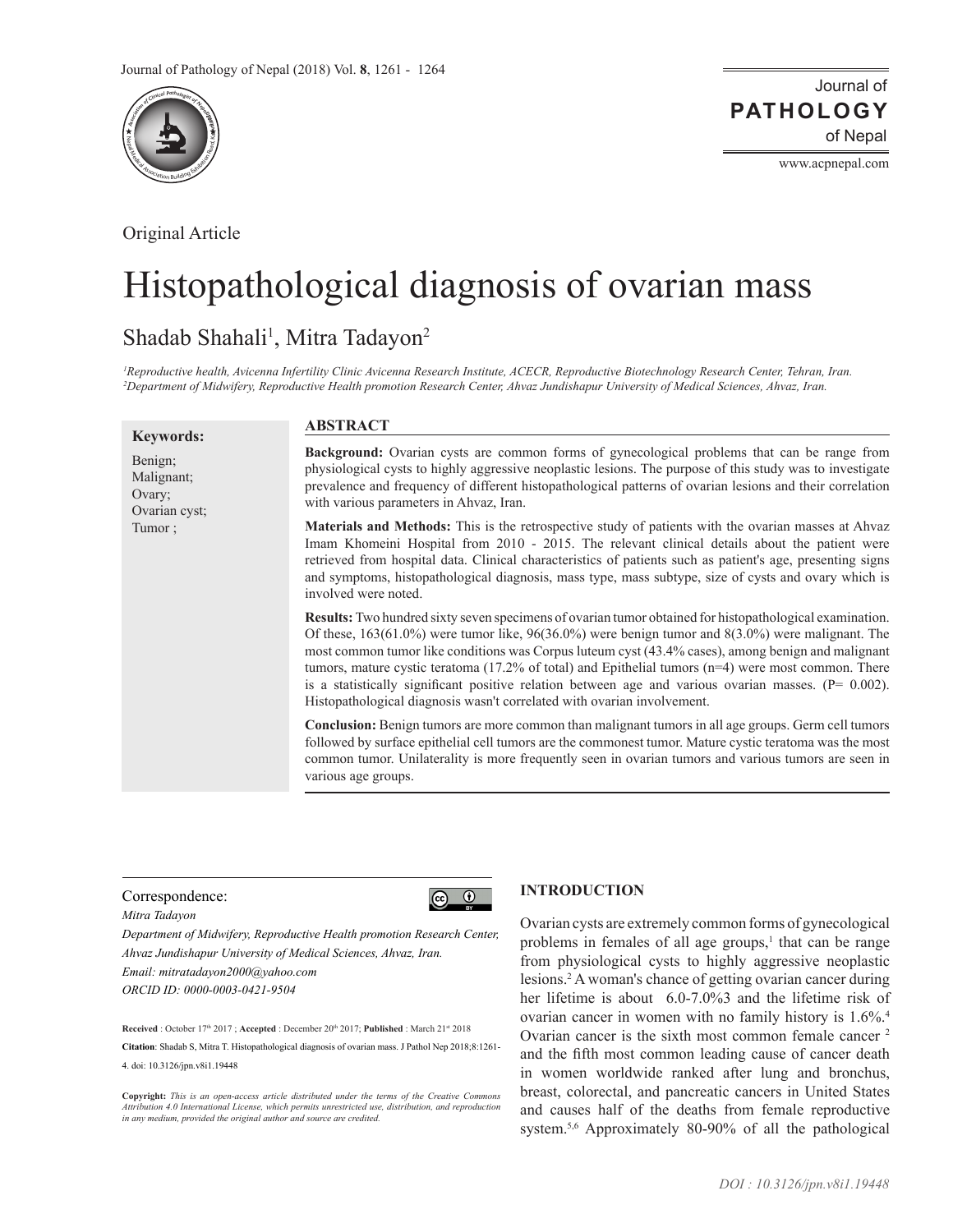ovarian masses are benign and mostly occur in young women between 20 and 45 years whereas the borderline and malignant tumors are common in postmenopausal women.<sup>2,7-9</sup> Ovarian tumors are divided into three major categories: epithelial, germ cell, and sex cord-stromal tumors.10 and mostly, physiological cysts are follicular and luteal cysts.11 The studies showed a large variation and diversity in prevalence, types of ovarian masses and histological patterns of them.<sup>4-12</sup>

Kayastha et al demonstrated the incidence of benign tumor as 90.5% in Nepal.13 Pradhan SB et al showed the incidence of benign ovarian tumors as 86.8 percent.<sup>14</sup> In Iranian studies the incidence of benign ovarian tumors lies between 67- 69.77 percent.15-16

In this study, we aimed to find prevalence and frequency of different histopathological patterns of ovarian lesions and their correlation with various parameters in Ahvaz Imam Khomeini Hospital.

#### **MATERIALS AND METHODS**

This is the retrospective, descriptive study of patients with the ovarian masses at Ahvaz Imam Khomeini Hospital from January 2010 to March 2015. The study was approved by Ahvaz Jundishapur University of Medical Sciences (AJMS) ethical committee. The sampling technique was non probability consecutive sampling. The cases included in the study were women with persistent ovarian cysts, both benign and malignant; the relevant clinical details about the patient were retrieved from hospital data. Clinical characteristics of patients such as patient's age, presenting signs and symptoms, histopathological diagnosis, mass type, mass subtype, size of cysts and ovary which is involved (unilateral or bilateral)were noted. All cases without complete records were excluded from the study.

A total of 643 cases fulfilled the inclusion criteria. We reviewed all the present histopathology reports of the cases in the study (267 cases). The Ovarian cysts were classified according to World Health Organization (WHO) system for ovarian neoplasms.17

Data analysis was performed by descriptive statistics (standard deviation, mean, percent, and frequency), chi-square (analysis of qualitative variables), Pearson's correlation and t test (quantitative variables analysis). Data were analyzed with IBM SPSS statistical software version 22. The significance level for all tests  $P \le 0.05$  was considered.

### **RESULTS**

From the total 643 patients who enrolled in the study, only 267 specimens of ovarian tumor obtained for histopathological examination during period of January 2010 to March 2015.

The average age of the patients was  $32.41 \pm 12.19$ (min: 2, max: 78). The mean age of patients with tumor like

| <b>Mass type</b>              | Number $(\% )$ |
|-------------------------------|----------------|
| <b>Tumor like conditions:</b> |                |
| Simple cyst                   | 26(9.7)        |
| Corpus luteum cyst            | 116 (43.4)     |
| <b>Endometriosis</b>          | 21(7.9)        |
| <b>Benign tumors:</b>         |                |
| Serous cyst adenoma           | 24(9.0)        |
| Mature cystic teratoma        | 46 (17.2)      |
| Mucinous cystadenoma          | 25(9.4)        |
| Fibrothecoma                  | 1(0.4)         |
| <b>Malignant tumors:</b>      |                |
| <b>Epithelial tumors</b>      | 4(1.5)         |
| <b>Germ cell tumors</b>       | 1(0.4)         |
| Sex cord stromal tumors       | 2(0.7)         |
| Sarcoma                       | 1(0.4)         |
| <b>Total</b>                  | 267(100)       |

conditions was 30.48±10.66, with benign tumors was 35.46±13.79 and for women with malignant tumors, it was 35.12±14.7 years.

The commonest presenting symptom in patients was abdominal pain (247 cases, 92.5%) followed by abdominal mass (7 patients, 2.6%), abnormal uterine bleeding (7 patients, 2.6%) and abdominal distention (6 cases, 2.2%).

Of these, 163(61.0%) were tumor like, 96(36.0%) were benign tumor and 8(3.0%) were malignant. In our study, we did not encounter any case of ovarian tumor with borderline malignancy. The most common tumor like conditions was Corpus luteum cyst (43.4% cases), among benign and malignant tumors, mature cystic teratoma (17.2% of total) and Epithelial tumors (4 patients) were most common. (Table 1)

Various ovarian masses are seen in various age groups which are shown in table 2. Most of the ovarian tumor was found in 21- 30 years age group (96 patients, 35.95%) and there is a statistically significant positive relation between age and various ovarian masses. (P value:0.002)

Among 267 patients, 89.5% were unilateral either right (51.3%) or left (38.2%) and 10.5% were bilateral. Histopathological diagnosis wasn't correlated with ovarian involvement which is shown in table3. (P value: 0.43)

#### **DISCUSSION**

Ovarian lesions are one of the most common specimen that are received by pathologists $14$  and because of the similar clinical presentation and non-specific symptoms of all lesions of ovary, it is important to differentiate between physiological and pathological cyst for further management.<sup>18</sup>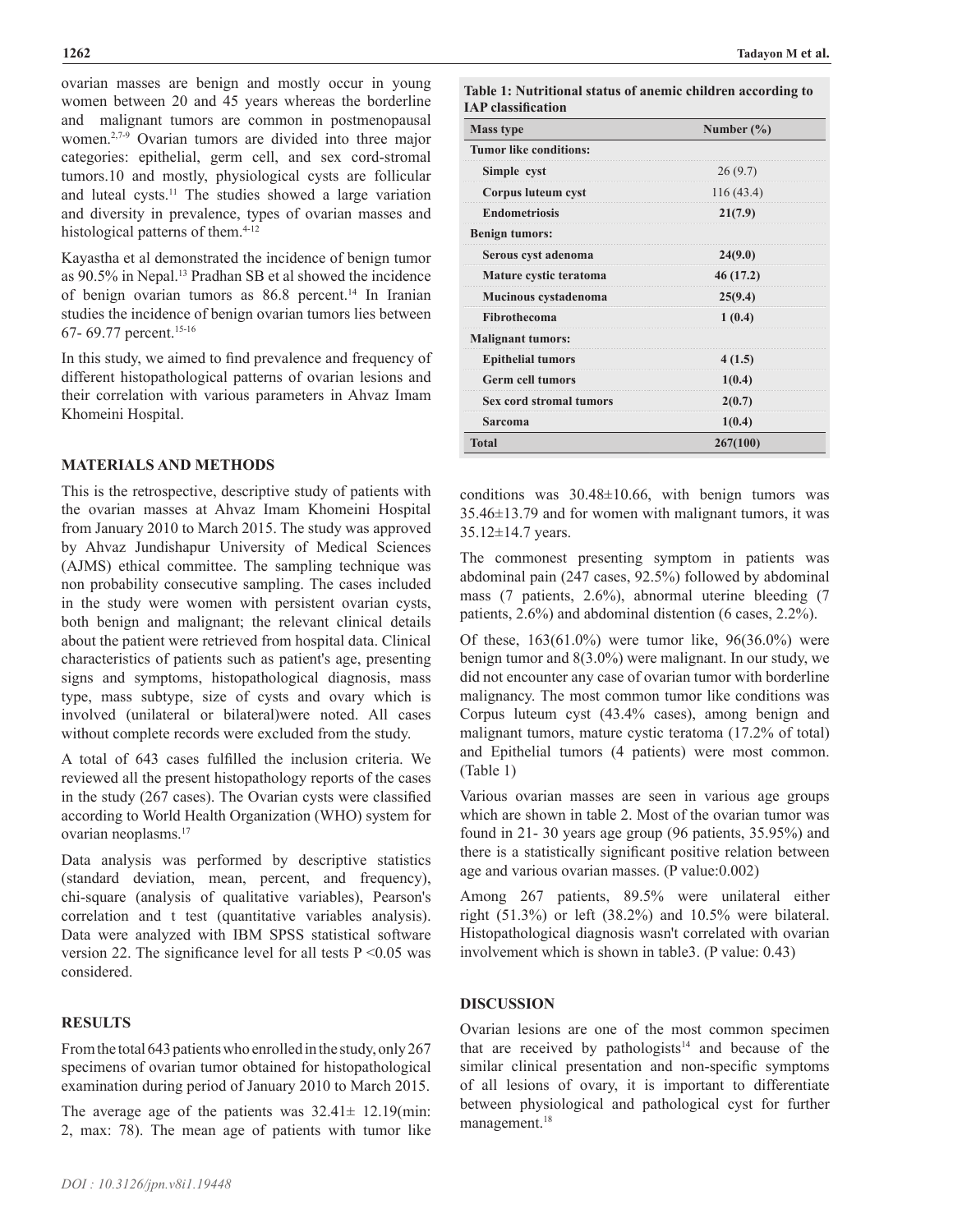**Table 2. Age wise distribution of ovarian masses**

| Age Group (Years) |                              | Total $n$ $\left(\frac{9}{6}\right)$ | P value                 |          |       |
|-------------------|------------------------------|--------------------------------------|-------------------------|----------|-------|
|                   | <b>Tumor like conditions</b> | <b>Benign tumors</b>                 | <b>Malignant tumors</b> |          |       |
| $\leq$ 20         | 23(67.6)                     | 10(29.4)                             | 1(2.9)                  | 34(100)  |       |
| $21 - 30$         | 67(69.8)                     | 26(27.1)                             | 3(3.1)                  | 96(100)  |       |
| $31 - 40$         | 46(58.2)                     | 32(40.5)                             | 1(1.3)                  | 79(100)  |       |
| $41 - 50$         | 21(58.3)                     | 14(38.9)                             | 1(2.8)                  | 36(100)  | 0.002 |
| $51-60$           | 4(26.7)                      | 9(60.0)                              | 2(13.3)                 | 15(100)  |       |
| >60               | 2(28.6)                      | 5(71.4)                              | 0(0)                    | 7(100)   |       |
| <b>Total</b>      | 163(61.0)                    | 96(36.0)                             | $8(3.0\%)$              | 267(100) |       |

|  |  | Table 3. Histopathological diagnosis and site of involvement. |
|--|--|---------------------------------------------------------------|
|  |  |                                                               |

|                    | Number $(\% )$               |                      |                         |               |         |
|--------------------|------------------------------|----------------------|-------------------------|---------------|---------|
|                    | <b>Tumor like conditions</b> | <b>Benign tumors</b> | <b>Malignant tumors</b> | Total $n$ (%) | P value |
| <b>Right ovary</b> | 90(65.7)                     | 43(31.4)             | 4(2.9)                  | 137 (100)     |         |
| Left ovary         | 57(55.9)                     | 41(40.2)             | 4(3.9)                  | 102(100)      | 0.43    |
| <b>Bilateral</b>   | 16(57.1)                     | 12(42.9)             | 0(0)                    | 28(100)       |         |
| <b>Total</b>       | 163(61.1)                    | 96(35.9)             | 8(3.0)                  | 267(100)      |         |

In our study the age of the patients ranged from 2-78 years. The age range varied in different studies. In Chanu et al, the age range was 18-83 years<sup>19</sup> and in the Danish et al, study it was 5-72 years.<sup>18</sup> The age range in other study done in Iran was 11-85 years.<sup>20</sup>

In the present study, the incidence of tumor like conditions was 61.0%, and from all 39% of ovarian tumor obtained from histopatological examination, of which, benign tumors were 92.3% and malignant tumors were 7.7%. Similar to our finding Hassani et al reported 91.4% benign tumors and 8.6% malignant tumours.20 In a study done by Khatri et al, 68.0% of ovarian tumors were benign and 32.0% were malignant.21 The difference is probably because our study was undertaken in a referral hospital and malignant tumors diagnosed before surgery were referred to this center.

Most common benign tumor was mature cystic teratoma followed by serous cyst adenoma. Yogambal et al,<sup>22</sup> Yasmin et al,<sup>23</sup> and Hassani et al<sup>20</sup> found that the most common benign tumor was serous cyst adenoma which followed by mature cyst teratoma. Ahmed et al<sup>24</sup> and Pradhan et al<sup>14</sup> studies showed benign cystic teratoma was the commonest benign tumor.

In our study the most common presenting symptom was abdominal pain followed by abdominal mass and abnormal uterine bleeding. Similarly, Yogambal et al,<sup>22</sup> Yasmin et al,<sup>23</sup> and Rashid et al<sup>25</sup> observed abdominal pain followed by abdominal mass was the commonest presenting symptom. In contrast to our findings, S.N et al mentioned that menstrual irregularities/ abnormal vaginal bleeding followed by pain in abdomen was the most common clinical symptoms in women with ovarian tumors.<sup>12</sup>

In our study, 89.5% tumors were unilateral and 10.5% were bilateral. The incidence of unilaterality in S.N et al study (78.18%) was little less than our study.12 In a study done by

Garg et al majority of the tumors were unilateral (95.3%).<sup>9</sup>

In our study maximum number of ovarian tumors was noted in 21- 30 years age group which concord with the study done by Pradhan et al.<sup>14</sup> However, Garg et al,<sup>9</sup> and Jindal et al.26 observed that most common ovarian tumors were in 30-50 years age group.

## **CONCLUSION**

In our study, benign tumors are more common than malignant tumors in all age groups. Germ cell tumors followed by surface epithelial cell tumors are the commonest class of tumors. Mature cystic teratoma was the most common tumor in our study followed by serous cystadenoma. Unilaterality is more frequently seen in ovarian tumors and various tumors are seen in various age groups.

## **Conflict of interest:** None

**Acknowledgement:** This study was supported by Ahvaz Jundishapur University of Medical Sciences. Researchers wish to thank all university officials and participants in this study.

#### **REFERENCES**

- Swamy G, Satyanarayana N. Clinicopathological analysis of ovarian tumors–A study on five years samples. Nepal Med Coll J. 2010;12:221-3. [Crossref](PMid:21744762)
- 2. Zubair M, Hashmi SN, Afzal S, et al. Ovarian Tumors: A Study of 2146 Cases at AFIP, Rawalpindi, Pakistan. Austral - Asian Journal of Cancer. 2015;14:21- 6
- 3. Jha R, Karki S. Histological pattern of ovarian tumors and their age distribution. Nepal Med Coll J. 2008;10:81-5. [Crossref](PMid:18828427)
- 4. Makwana H, Maru A, Lakum N, Agnihotri A, Trivedi N, Joshi J. The relative frequency and histopathological pattern of ovarian masses - 11 year study at tertiary care centre. Int. J. med. Sci. public health 2014;3:81-4